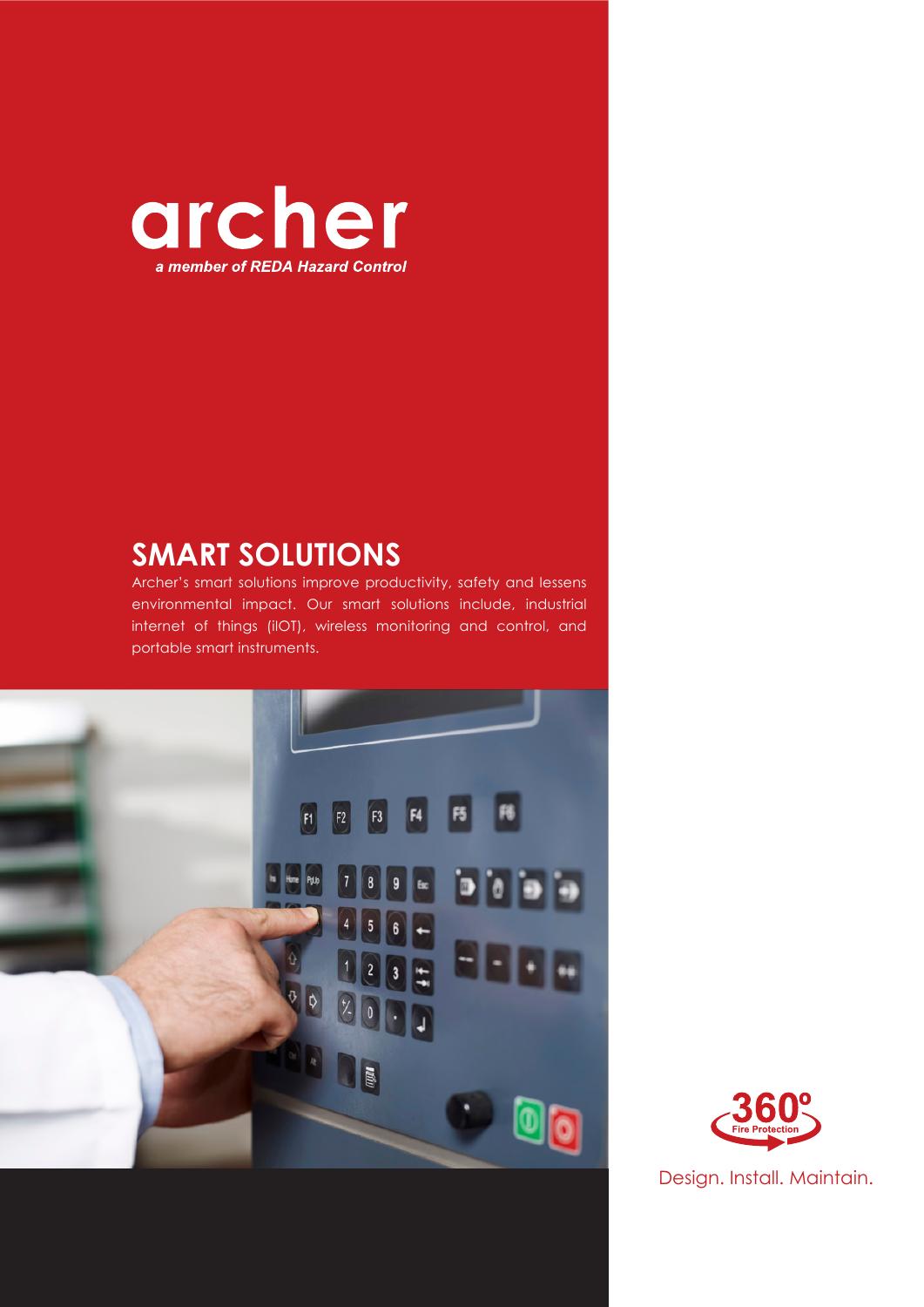# **Table of Contents**

#### **Wireless Monitoring for Buildings**

| Archer IoT Dashboard —                   |  |
|------------------------------------------|--|
| Gateway                                  |  |
| Wireless Temperature Sensor-             |  |
| <b>Wireless Relative Humidity Sensor</b> |  |
| Wireless Light Sensor                    |  |
| Wireless Flood Sensor-                   |  |
| <b>Wireless Vibration Sensor</b>         |  |
| <b>Wireless Meter</b>                    |  |
|                                          |  |

#### **Wireless Monitoring and Control for Industrial Applications**

| Industrial Monitoring and Control Software — 4 |  |
|------------------------------------------------|--|
| <b>Site Controller</b>                         |  |
| Digital/ Analog Input and Output Module ——– 5  |  |
| Serial Interface Wireless Module               |  |
| Fire Alarm Panel Interface Module —            |  |
| <b>Valve Monitoring Module</b>                 |  |
| <b>Extinguisher Monitoring Module ——</b>       |  |
|                                                |  |

#### **Portable Instruments**

| Portalevel Max-              |    |
|------------------------------|----|
| Portalevel Max Marine        |    |
| <b>Portalevel Datalogger</b> |    |
| Portascanner-                | 10 |
| Permalevel Multiplex -       | 11 |
| Permalevel Single Point      |    |

**Catalogue Disclaimer:**<br>All images used are for illustrative purposes. These and the specifications given<br>are typical and actual specifications may differ at time of order. Please check<br>with your Sales Adviser in respect o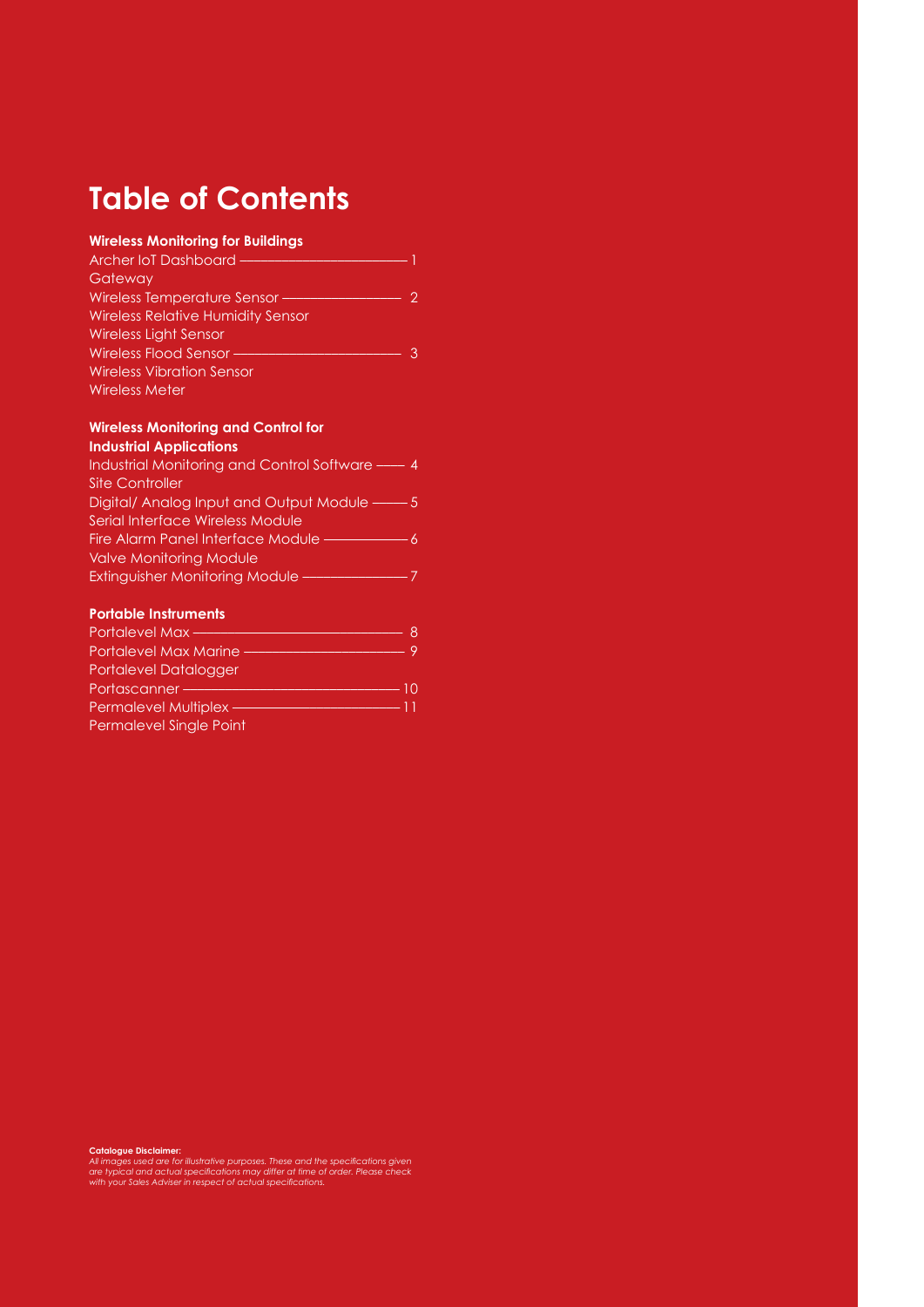### **WIRELESS MONITORING FOR BUILDINGS**

#### **Name**

 $\frac{1}{12.35}$ 

 $\frac{1}{2}$ 

 $\frac{15.3\%}{z7.72\times10^{-6}}$ 

24.04 x

#### Archer IoT Dashboard

#### **Application**

Archer's IoT solution gives you the means to monitor a variety of environmental conditions from your internet browser. The software solution provides Datalogging and Alarm Notifications. This solution is ideal for facility managers, building owners, franchise owners and maintenance contractors.

# - 1

IAAA

#### **General Specification**

Archer IoT Dashboard gives a compact, visual display of all locations Accessible on Desktop and Mobile Devices Visual "LCD style" site display designed for sites with hundreds of sensors Full support for Operator users to add sensors, gateways and configure sites Battery and Signal now visible without creating additional sensors (on the above mentioned Gateways page) Datalogging with graphing functionality Customisable Alarms

#### **Part No.SS01**

| <b>Name</b>  | <b>Application</b>                                                                                                                                                                                                                                                                                                                                                                                                                                                                                                                           |
|--------------|----------------------------------------------------------------------------------------------------------------------------------------------------------------------------------------------------------------------------------------------------------------------------------------------------------------------------------------------------------------------------------------------------------------------------------------------------------------------------------------------------------------------------------------------|
| Gateway      | The Gateway allows your sensors to communicate wirelessly to your cloud<br>based Monitoring and Notification System via mobile telephone networks. This<br>is the perfect solution for remote or retrofit locations where traditional networks<br>or cabling is not an option.                                                                                                                                                                                                                                                               |
|              | <b>General Specification</b>                                                                                                                                                                                                                                                                                                                                                                                                                                                                                                                 |
|              | Cellular Technology: HSPA (36), Frequency Range: 850/900/1800 MHz<br>Antenna: Connector: SMA, Gain (dBi): 1.5<br>Input Power: 6V DC @ 2.5 A<br>LEDs: Cellular Status LED, Online Status LED, Sensor Network Status LED<br>Device Memory: 50,000 sensor messages (Sensor messages will be stored in the<br>event of Internet<br>outage and transferred when connection is restored)<br>Enclosure: ABS<br>Dimensions: 12.7 mm x 97 mm x 38 mm<br>Weight: 200g<br>Operating Temperature : -10 to +70 °C<br>Storage Temperature : -20 to +85 °C" |
| Part No.SS02 |                                                                                                                                                                                                                                                                                                                                                                                                                                                                                                                                              |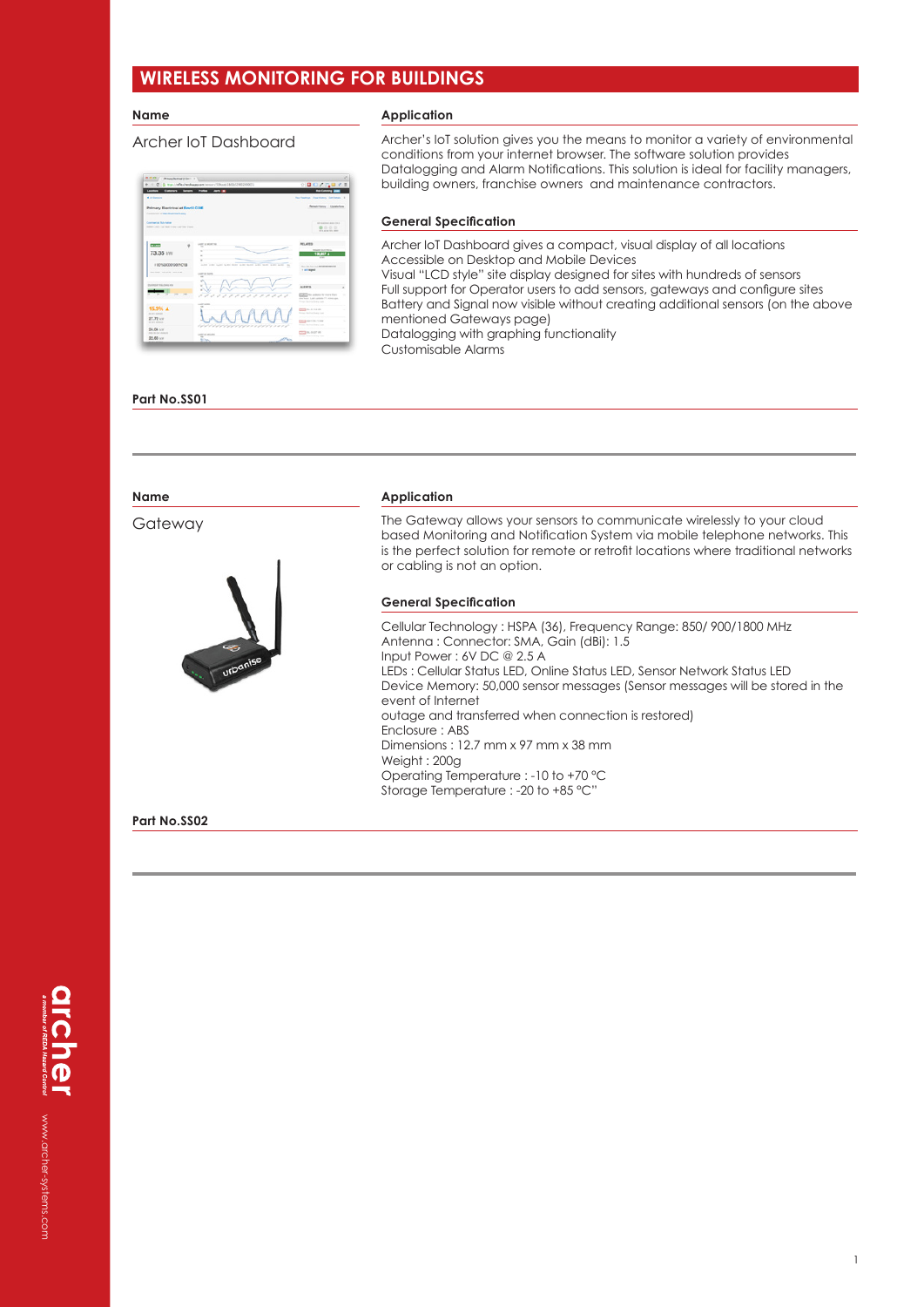### **WIRELESS MONITORING FOR BUILDINGS**

#### **Name**

Wireless Temperature Sensor



The temperature sensor is ideal for measuring ambient temperatures within a room or inside an enclosure when using the 60 cm sensor lead. Typical applications include air conditioned areas, cold stores, refrigerators, warehouses.



#### **General Specification**

Supply Voltage : 2.0 - 3.6 VDC Current Consumption : 0.7 μA (sleep mode) Average battery life: 1 year Operating Temperature Range (Board Circuitry & Coin Cell) : -7°C to +60°C Optimal Battery Temperature Range (Coin Cell) : +10°C to +50°C Accuracy @ 25°C : +/- 1% User Calibrated Accuracy : +/- 0.25° C Time Constant @ 25°C : 30 sec Certifications : 868 and 433 MHz product tested and found to comply with CE & R-NZ

#### **Part No.SS03-SSxx**

*For enquiries and orders, select the options below and complete the part number by replacing each 'xx' with the relevant option number.*

#### **Sensor Lead:**

(SS01) Integrated (SS02) With 60 cm Sensor Lead

#### **Name**

Wireless Relative Humidity Sensor



### **Application**

The Humidity Sensor allows you to accurately monitor the relative humidity of the air within a room or enclosure. Typical applications include air conditioned areas, cold stores, refrigerators, warehouses.

#### **General Specification**

Supply Voltage : 2.0 - 3.6 VDC Current Consumption : 0.7 μA (sleep mode) Operating Temperature Range (Board Circuitry & Coin Cell): -7°C to +60°C Optimal Battery Temperature Range (Coin Cell) : +10°C to +50°C Accuracy : ± 1.8% under normal conditions ( 10% - 90% RH ) RH Operating Range : 0 – 100% RH RH Response Time : 8 sec ( tau 63% ) Certifications : 868 and 433 MHz product tested and found to comply with CE & R-NZ

#### **Part No.SS04**

| Name                  | <b>Application</b>                                                                                                                                                                                                                                                                                                |
|-----------------------|-------------------------------------------------------------------------------------------------------------------------------------------------------------------------------------------------------------------------------------------------------------------------------------------------------------------|
| Wireless Light Sensor | Uses a photoresistor to detect the presence of light around the device. Ideal<br>for building managers for implementation in energy management strategies.                                                                                                                                                        |
|                       | <b>General Specification</b>                                                                                                                                                                                                                                                                                      |
|                       | Supply Voltage 2.0 - 3.6 VDC<br>Current Consumption 0.7 µA (sleep mode)<br>Operating Temperature Range (Board Circuitry and Coin Cell) -7°C to +60°C<br>Optimal Battery Temperature Range (Coin Cell) +10°C to +50°C<br>Angle of Half Sensitivity $\varnothing = \pm 50^{\circ}$<br>Max Light Level 0 - 1,000 Lux |
| Part No.SS05          |                                                                                                                                                                                                                                                                                                                   |

www.archer-systems.com www.archer-systems.com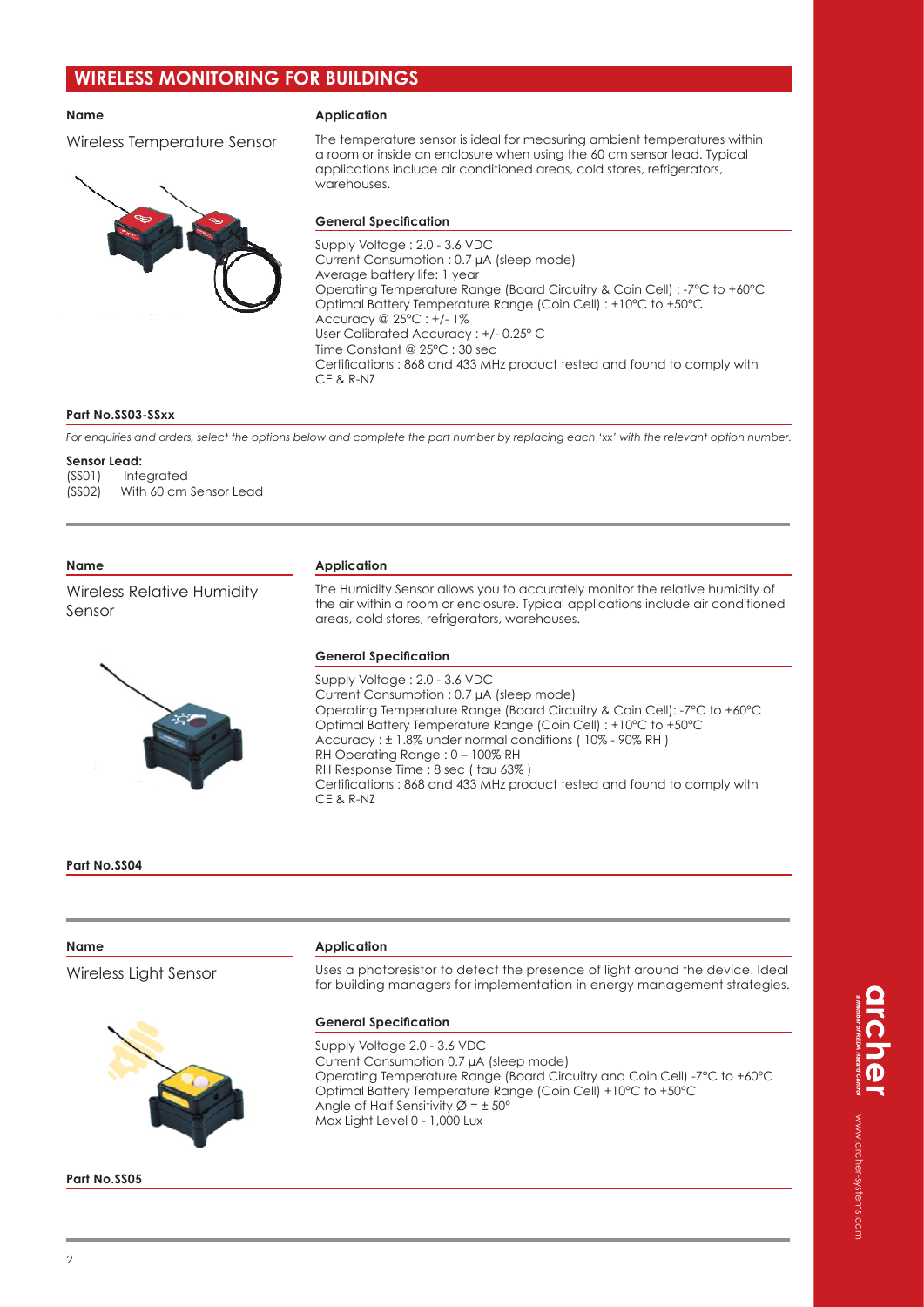### **WIRELESS MONITORING FOR BUILDINGS**

| Name                             | <b>Application</b>                                                                                                                                                                                                                                                                                                                                                                                                                                                                                                                                            |
|----------------------------------|---------------------------------------------------------------------------------------------------------------------------------------------------------------------------------------------------------------------------------------------------------------------------------------------------------------------------------------------------------------------------------------------------------------------------------------------------------------------------------------------------------------------------------------------------------------|
| Wireless Flood Sensor            | The Flood Sensor alerts you of potential property damage that results from<br>flooding or leaks. Place this sensor anywhere flooding or faulty plumbing could<br>cause a problem. This Sensor can also be used to detect a lack of water.<br>Typical applications are inside storage tanks, air-conditional condensation drip<br>trays, flood-prone basements and so on.                                                                                                                                                                                      |
|                                  | <b>General Specification</b>                                                                                                                                                                                                                                                                                                                                                                                                                                                                                                                                  |
|                                  | Supply Voltage: 2.0 - 3.6 VDC<br>Current Consumption: 0.7 µA (sleep mode)<br>Operating Temperature Range (Board Circuitry & Coin Cell): -7°C to +60°C<br>Optimal Battery Temperature Range (Coin Cell) : +10°C to +50°C<br>Probe Wire Length: 900 mm<br>Probe End: 2 prong conductive detector<br>Certifications: 868 and 433 MHz product tested and found to comply with<br>CE & R-NZ                                                                                                                                                                        |
| Part No.SS06                     |                                                                                                                                                                                                                                                                                                                                                                                                                                                                                                                                                               |
|                                  |                                                                                                                                                                                                                                                                                                                                                                                                                                                                                                                                                               |
| <b>Name</b>                      | <b>Application</b>                                                                                                                                                                                                                                                                                                                                                                                                                                                                                                                                            |
| <b>Wireless Vibration Sensor</b> | Accumulates vibration activity and gives the user an idea of how much activity<br>has occurred. This is useful for conditional monitoring of compressors, pumps<br>and generators, to understand usage trends and machine health.                                                                                                                                                                                                                                                                                                                             |
|                                  | <b>General Specification</b>                                                                                                                                                                                                                                                                                                                                                                                                                                                                                                                                  |
|                                  | Supply Voltage 2.0 - 3.6 VDC<br>Current Consumption 0.7 µA (sleep mode)<br>Operating Temperature Range (Board Circuitry and Coin Cell) -7°C to +60°C<br>Optimal Battery Temperature Range (Coin Cell) +10°C to +50°C<br>Sensitivity 0.05 g<br>Certifications 868 and 433 MHz product tested and found to comply with                                                                                                                                                                                                                                          |
| Part No.SS07                     |                                                                                                                                                                                                                                                                                                                                                                                                                                                                                                                                                               |
|                                  |                                                                                                                                                                                                                                                                                                                                                                                                                                                                                                                                                               |
|                                  |                                                                                                                                                                                                                                                                                                                                                                                                                                                                                                                                                               |
| Name                             | <b>Application</b>                                                                                                                                                                                                                                                                                                                                                                                                                                                                                                                                            |
| Wireless Meter                   | Meter count sensors are for integration with electronic or mechanical meters<br>that give a 'pulse' output e.g. water flow meters and power meters. This can<br>be used to track water and power usage over time. Useful for facility managers<br>wanting to gather data about utility use.                                                                                                                                                                                                                                                                   |
|                                  | <b>General Specification</b>                                                                                                                                                                                                                                                                                                                                                                                                                                                                                                                                  |
|                                  | Supply Voltage 2.0 - 3.6 VDC<br>Current Consumption 0.7 µA (sleep mode)<br>Operating Temperature Range (Board Circuitry and Coin Cell) -7°C to +60°C<br>Optimal Battery Temperature Range (Coin Cell) +10°C to +50°C<br>Maximum Count 4294967296 (32 bit number)<br>Input Voltage 0 to 15 Volts DC<br>Counter Operation Positive and / or Negative Edge Pulses<br>Compatibility Open Collector NPN Switches (Passive) Mechanical Switches<br>(Passive) 0-15V Driven Source (Active)<br>Certifications 868 and 433 MHz product tested and found to comply with |
| Part No.SS08                     |                                                                                                                                                                                                                                                                                                                                                                                                                                                                                                                                                               |

*Call for more information.*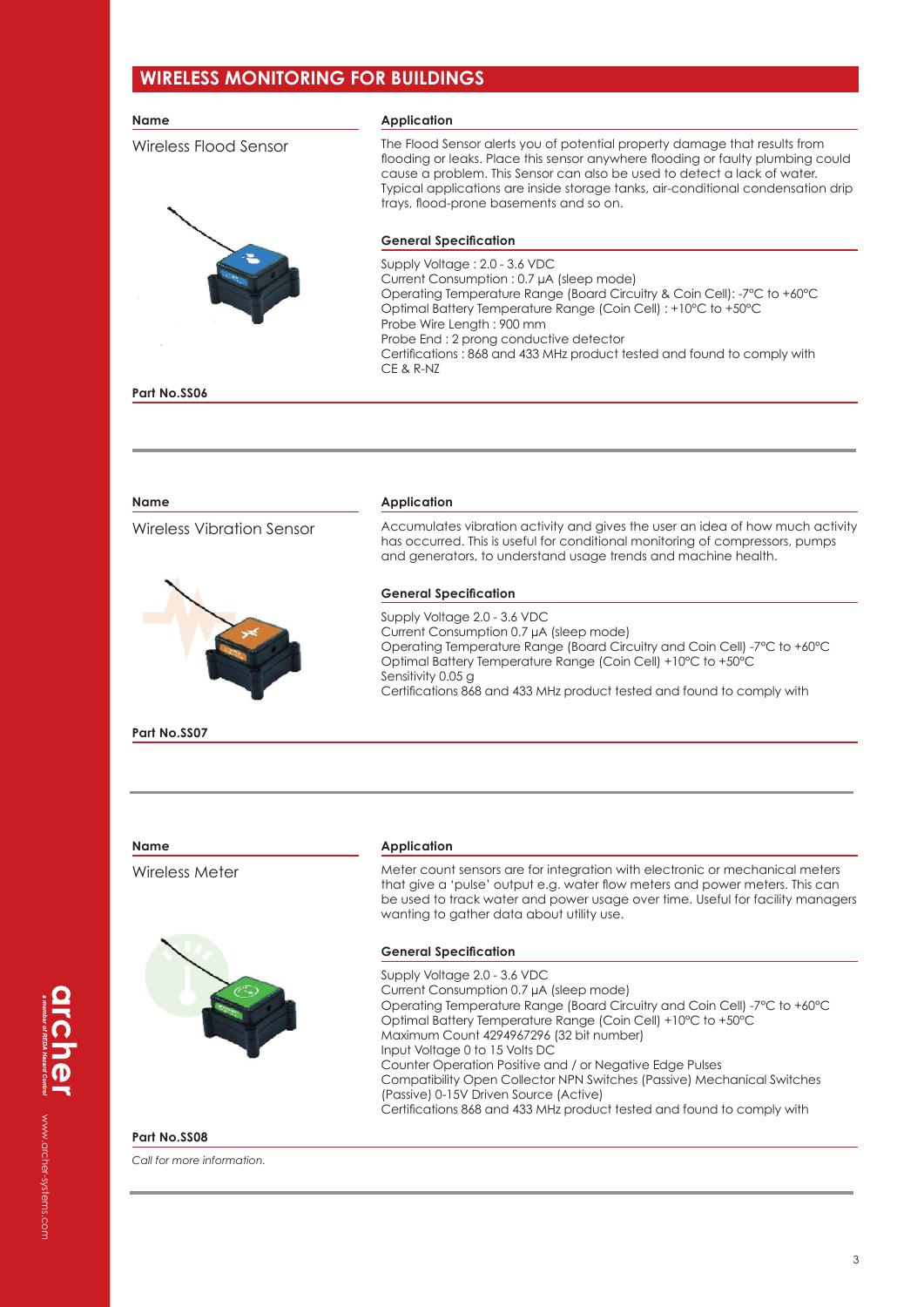#### **Name**

Industrial Monitoring and Control Software



#### **Application**

For industrial applications, you will need a more robust monitoring and control platform. The AMEREX Incident Management System (AIMS) is the heart of Archer's Industial IoT (IIoT) ecosystem, and was built with the emergeny response manager in mind. AIMS delivers spontaneous site condition recognition of remote equipment, which automatically populates at near realtime, a collaboration between incident and/or event staff, including incident commander, staging, dispatch, and emergency operation centers.

#### **General Specification**

- Pre plans for normal every day activities and incident response
- Icons and controls are scaled automatically to facilitate easy use
- Multi-HMI windows which facilitate the interactions of resources and other vital information
- Log page to record all events and maintain an auditable trail
- 'Command Page' which acts as the window to virtually interact with the plant or incident
- Provides a tactical accountability board which facilitates a free flow of information
- Single integrated application with a consistent and logical look and feel
- Cear and logical icons
- Selectable drop down interfaces
- Fast and responsive
- Minimal user training required
- Supplied with a comprehensive on-line help tab

#### **Part No.SS09**

*Call for more information.*

#### **Name**

Site Controller



#### **Application**

The Archer IIoT ecosystem is built on the concept of a mesh wireless network. Mesh networks that are based on the proprietary Amerex SNAP protocol, are robust networks that are secure, low powered, self-healing and built with multiple redundancies. The AMEREX Integrated 30500 Site Controller is a powerful, versatile gateway which connects the mesh network with the AMEREX Integrated Incident Management System (AIMS).

#### **General Specification**

Python-based Virtual Machine for scripting applications ARM Cortex"-A9 architecture, running at 800 MHz 4GB NAND Flash/512MB DDR2 SRAM SNAP mesh enabled (2.4GHz, IEEE 802.15.4) Wi-Fi networking (2.4GHz, IEEE 802.11 a/b/g/n - option) 3G Cellular (UMTS/HSPA+ or 1xRTT/ EV-DO versions) Bluetooth Smart/BLE (2.4GHz, Version 4.0) 10/100 Ethernet port USB 2.0 Type-A (host), Micro-B (serial) 24v d.c. supply (terminals) 10-28v d.c supply barrel connector -40°C to +70°C Industrial operating temperature

#### **Part No.SS10-ECxx**

*For enquiries and orders, select the options below and complete the part number by replacing each 'xx' with the relevant option number.*

#### **Enclosures:**

(EC01) Standard (EC02) Weather proof<br>(EC03) EX rated EX rated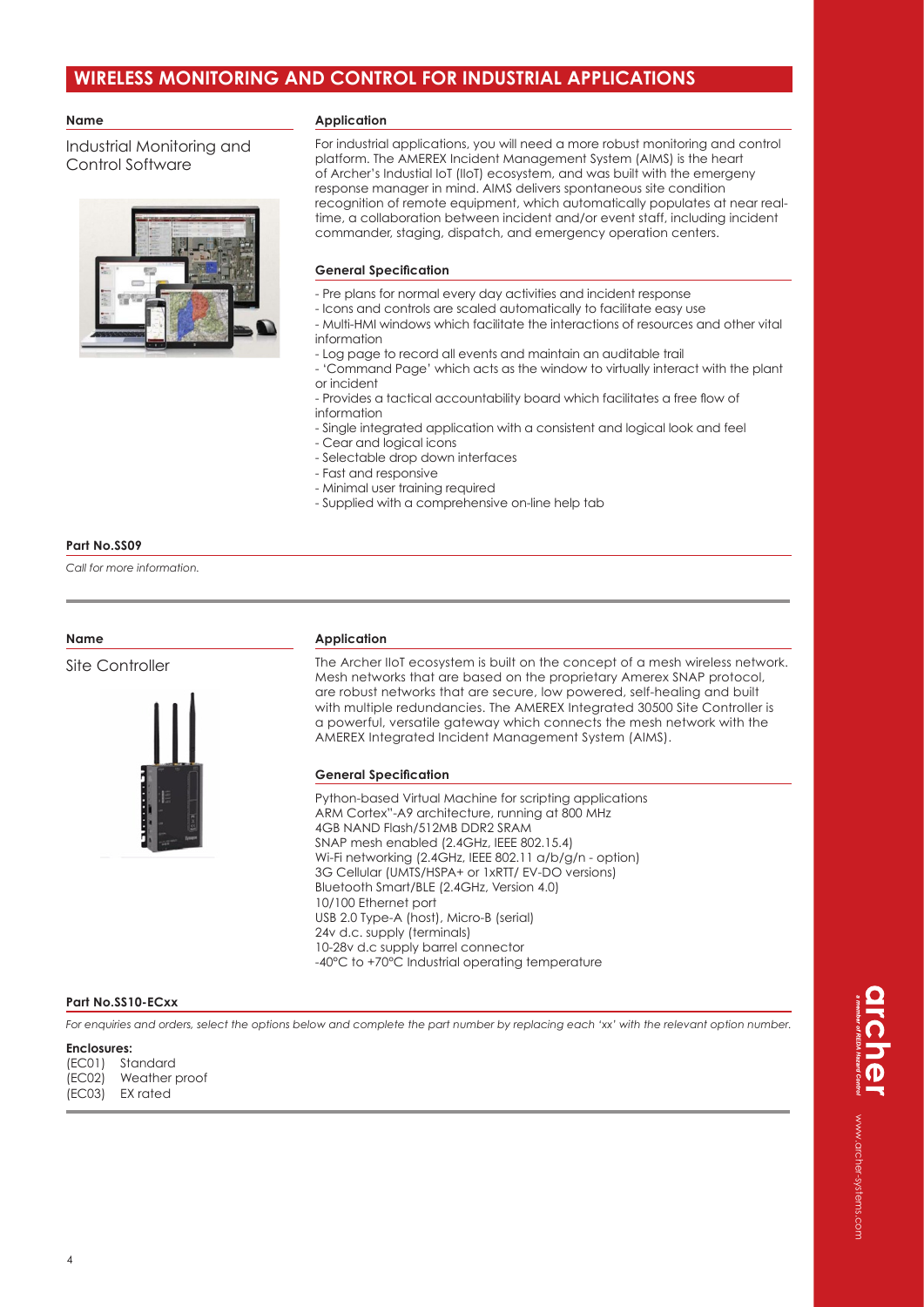#### **Name**

Digital/ Analog Input and Output Module



#### **Application**

The SNAP modules for digital/ analog monitoring and control, are available in a range of base units that can be connected easily to other items of equipment, such as valve monitoring equipment, meters, switches and many other applications. These modules are intelligent devices with on board PIC able to carry its own programmable logic for monitoring and control functionality.

#### **General Specification**

32 GPIO with up to 7 A/D inputs 128k flash, 58.5k free for over-the-air uploaded user apps Two UART ports for control or transparent data Low power modes: Timed Sleep Mode 1: 1.27 μA Timed Sleep Mode 2: 1.47 μA Untimed Sleep Mode: < 390 nA Spread Spectrum (DSSS) technology Up to 2 Mbps radio data rate 2.4 GHz RF Frequency AES 128-bit encryption Integrated on-board compact F antenna or U.FL connecter Surface Mount, Solder-able 4K internal EEPROM 8 PWM outputs Supports over the air firmware upgrades.

#### **Part No.SS11-ATxx-ECxx-CFxx**

*For enquiries and orders, select the options below and complete the part number by replacing each 'xx' with the relevant option number.*

#### **Antenna:**

(AT01) On-board antenna (AT02) External antenna

#### **Enclosures:**

(EC01) No Enclosure (EC02) IP 56 Weatherproof<br>(EC03) Ex-proof Ex-proof - Customer to specify hazardous zone

classification

(CF01) 1 Analogue Input and 3 Digital Input (CF02) 3 Digital Input and 1 Digital **Output** (CF03) 2 Analogue Input, 4 Digital Input, 4 Digital Output

#### **Name**

Serial Interface Wireless Module

#### **Application**

**Configuration:**

Serial wireless adapters makes it easy and quick to connect RS-485/422 (model 30300) devices, increasing distance beyond physical wire constraints while reducing installation and on-going maintenance cost and line noise problems.



#### **General Specification**

Instant-ON, Self-Healing Mesh Network RS-485/422 supports two and four wire, half & full duplex Spread Spectrum (DSSS) technology surmounts noisy environments Supports wireless ModBus LEDs show signal strength & data transmission activity Supports One-to-One and One-to-Many Relationship Configurations -10° to 70° C Operating Temperature, Industrial Use No change to existing equipment RP-SMA antenna connection Micro-B USB port for easy connection to PCs (no serial-to-USB adapter required)

#### **Part No.SS12-MDxx**

*For enquiries and orders, select the options below and complete the part number by replacing each 'xx' with the relevant option number.*

#### **Model:**

| (MDO1) | RS-485/422 supports two and     |
|--------|---------------------------------|
|        | four wire, half and full duplex |
| (MDO2) | RS-232 with DB-9 port with full |
|        | hardware flow control           |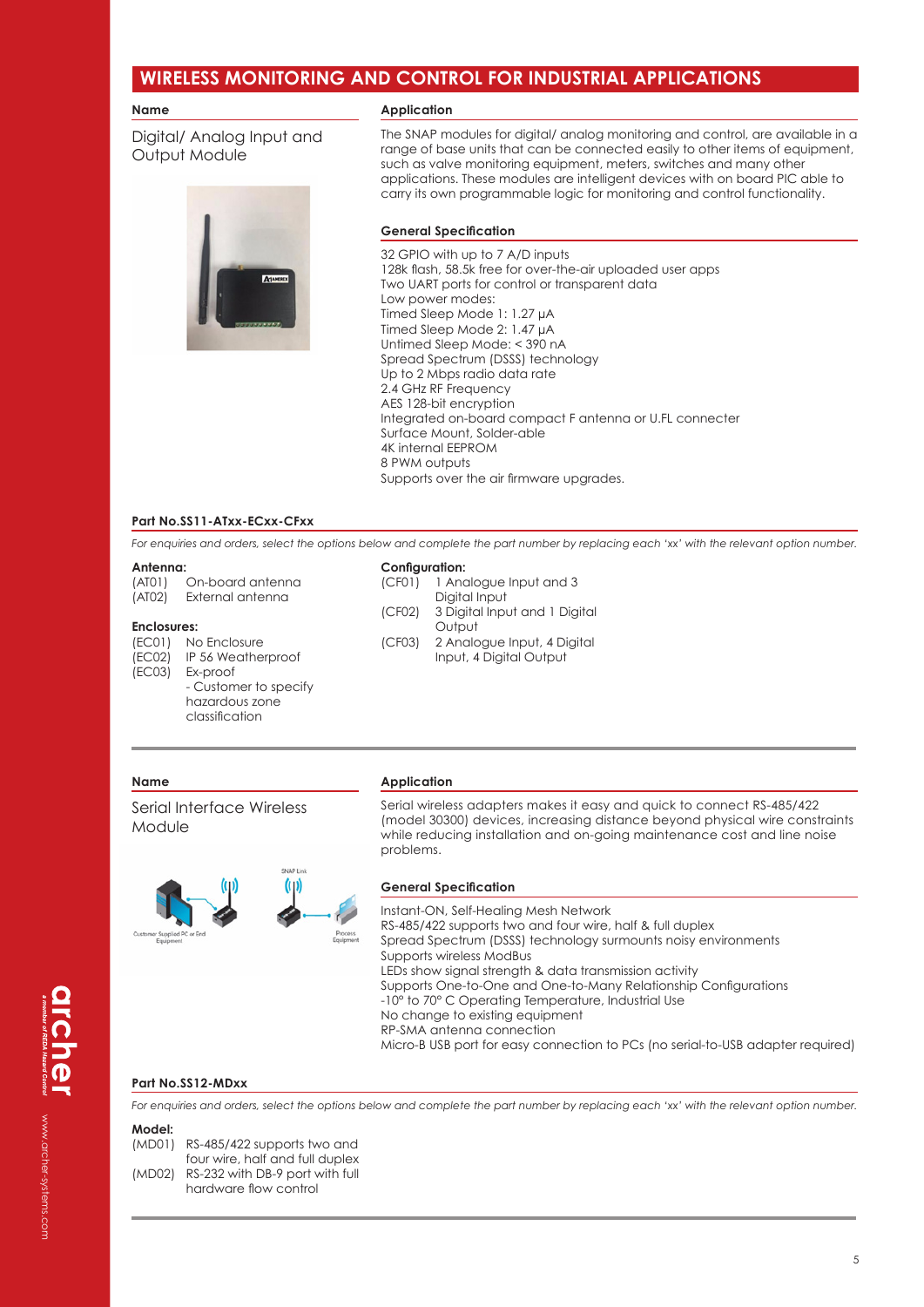#### **Name**

Fire Alarm Panel Interface Module



#### **Application**

Fire Panel Interface (FPI) module is one of a range of base units that can be connected easily to most fire detection systems by using its three output services.

#### **General Specification**

3 x Digital outputs (Trouble, Supervision and Buzzer) 35v d.c. max 2Amps 1 x Visual display (2 line 16 character display) 1 x Command keypad 1 x Additional memory 1 x Audible alarm 24v d.c. / 250mAmps from a FM approved power supply or FM Approved FACP. Transmit Power output up to +20 dBm SNAP mesh enabled (2.4GHz, IEEE 802.15.4) RF Data rate up to 2Mbps Mesh networking (2.4GHz) -10°C to +49°C operating temperature

#### **Part No.SS13**

#### **Name**

Valve Monitoring Module



#### **Application**

Valve monitoring module is ideal for remote valve monitoring. The simple design makes it suitable for many applications that require the monitoring of simple switch inputs (dry contacts) within the enclosure. This module was developed to prevent the accidental or deliberate incorrect operation of control valves in the fire protection industry.

#### **General Specification**

Integrated on-board compact F antenna. Transmit Power output up to +20dBm RF Data rate up to 2Mbps Power requirements 24v d.c 250mA from a FM Approved Fire power supply or a FM Approved FACP 3 x Digital inputs 1 x Relay driver output (rated 100mA) SNAP mesh enabled (2.4GHz, IEEE 802.15.4) Indoor, weatherproof and explosion proof enclosures available Anti-tamper Internal tamper circuits hermetically sealed -40°C to +70°C Industrial operating temperature

#### **Part No.SS14-PWxx-ATxx**

*For enquiries and orders, select the options below and complete the part number by replacing each 'xx' with the relevant option number.*

#### **Power:**

(PW01) On-board battery (PW02) DC power

**Antenna:**  On-board antenna (AT02) External antenna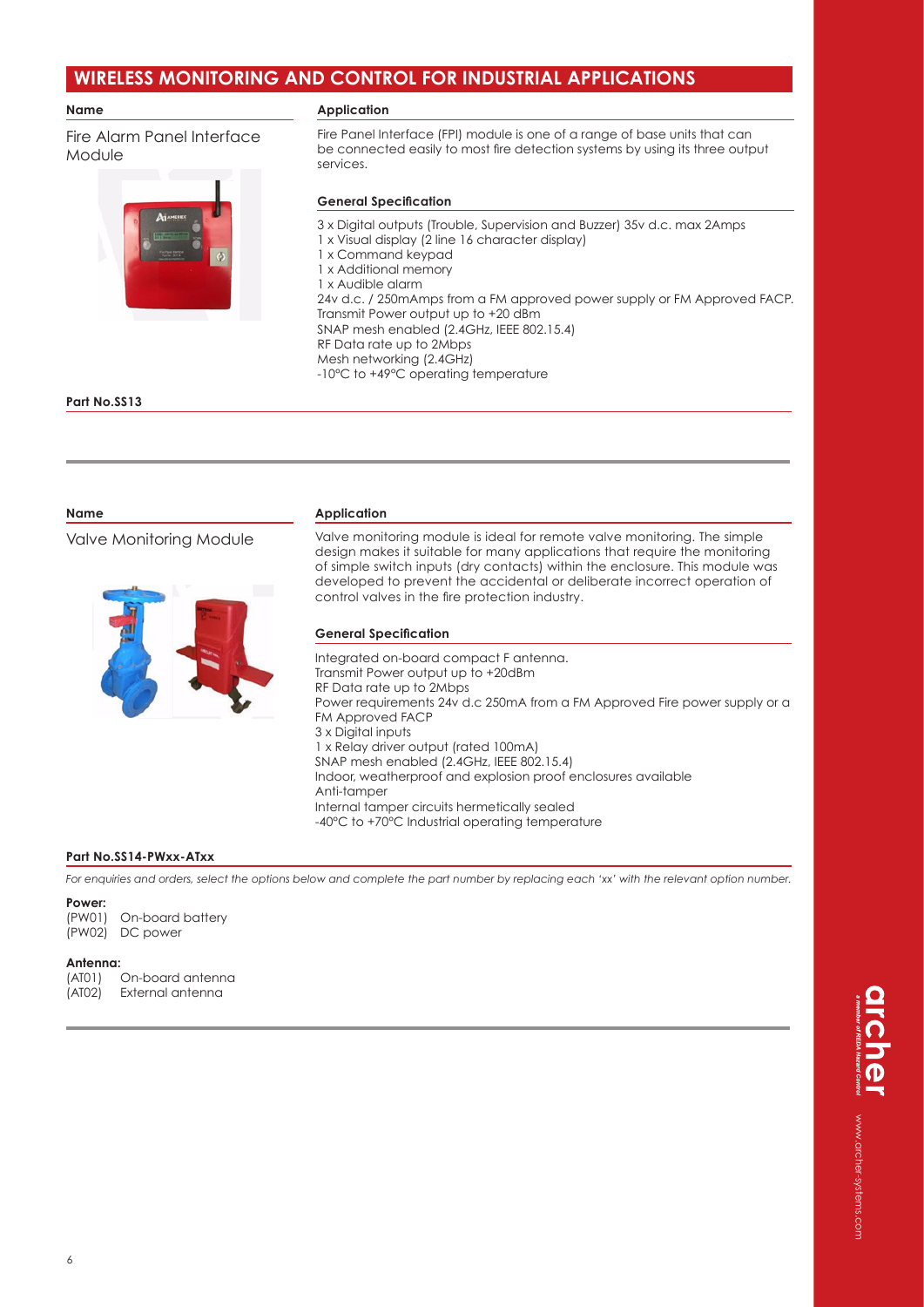#### **Name**

#### **Application**

Extinguisher Monitoring Module



Remote extinguisher module is ideal for the remote monitoring of fire extinguishers for any facility for pressure, obstruction and tampering. The remote extinguisher module saves the operator time and energy spent on mandatory weekly inspections.

#### **General Specification**

Monitoring Pressure of the extinguisher Monitors extinguisher obstructions Transmit Power output up to +20 dBm SNAP mesh enabled (2.4GHz, IEEE 802.15.4) RF Data rate up to 2Mbps Power requirements 10-32 Vdc or internal battery Mesh networking (2.4GHz) Complete with indoor enclosure

#### **Part No.SS15-PWxx**

*For enquiries and orders, select the options below and complete the part number by replacing each 'xx' with the relevant option number.*

**Power:**  (PW01) On-board battery (PW02) DC power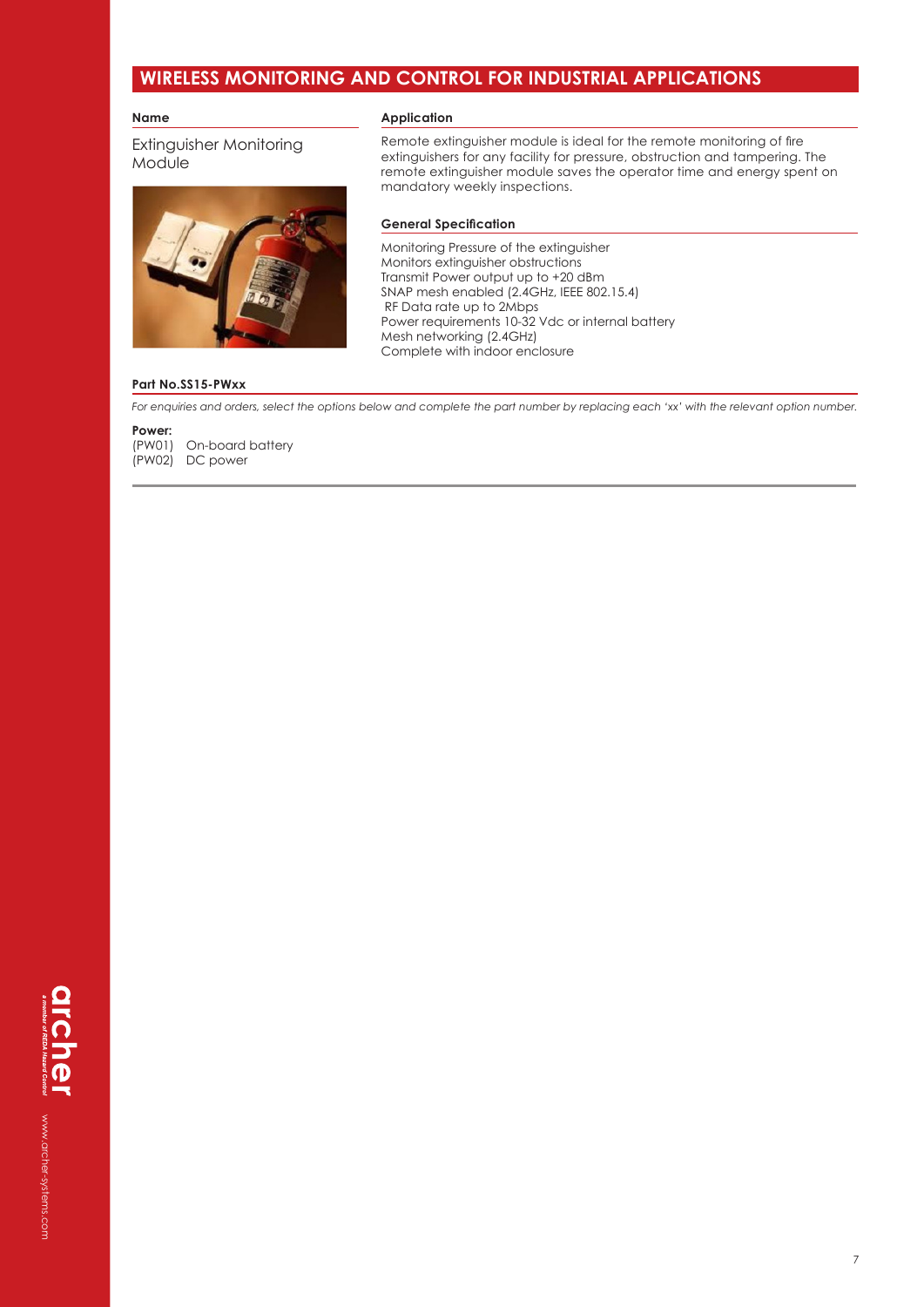#### **Name**

#### Portalevel Max



#### **Application**

The Portalevel MAX is a UL Listed liquid level indicator used to non-intrusively measure the liquid level inside a Halcarbon (e.g. 3M-Novec, FM200) or Carbon Dioxide Cylinder. The Portalevel benefits the operator by improving the safety and efficiency of measuring cylinder liquid levels, which is usually carried out by weighing or checking magnetic gauges.

#### **General Specification**

Display: Membrane control operated, LCD back-lit Display measuring 55 x 28 mm Function: Portable Ultrasonic Liquid Level Indicator Power Supply: 1 x PP3 9V battery (battery life 10 hours) Verifiable Liquids/Gases: CO2, FM200, NOVEC, Halon and other Halon replacements amongst a range of others Sensor: TX/RX sensor 14 mm diameter head, contained within a magnetized sensor applicator; connected by BNC connectors to 1 m length co-ax cable Weight: 300 g Unit Dimensions: 160 x 82 x 30 mm Operating temperature: -20C to +70C Storage temperature: -10C to 50C

#### **Part No.SS16-SSxx-MBxx**

*For enquiries and orders, select the options below and complete the part number by replacing each 'xx' with the relevant option number.*

### **Sensor:**<br>(SSO1)

- (SS01) Standard dry sensor<br>(SS02) Wet sensor
- Wet sensor

#### **Multi-banked extension rod:**

(MB01) Standard rod - 28mm wide, normal build, ideal for vast majority of applications (MB02) Slim line rod - only 14mm wide and lightweight, ideal for where cylinders are

tightly packed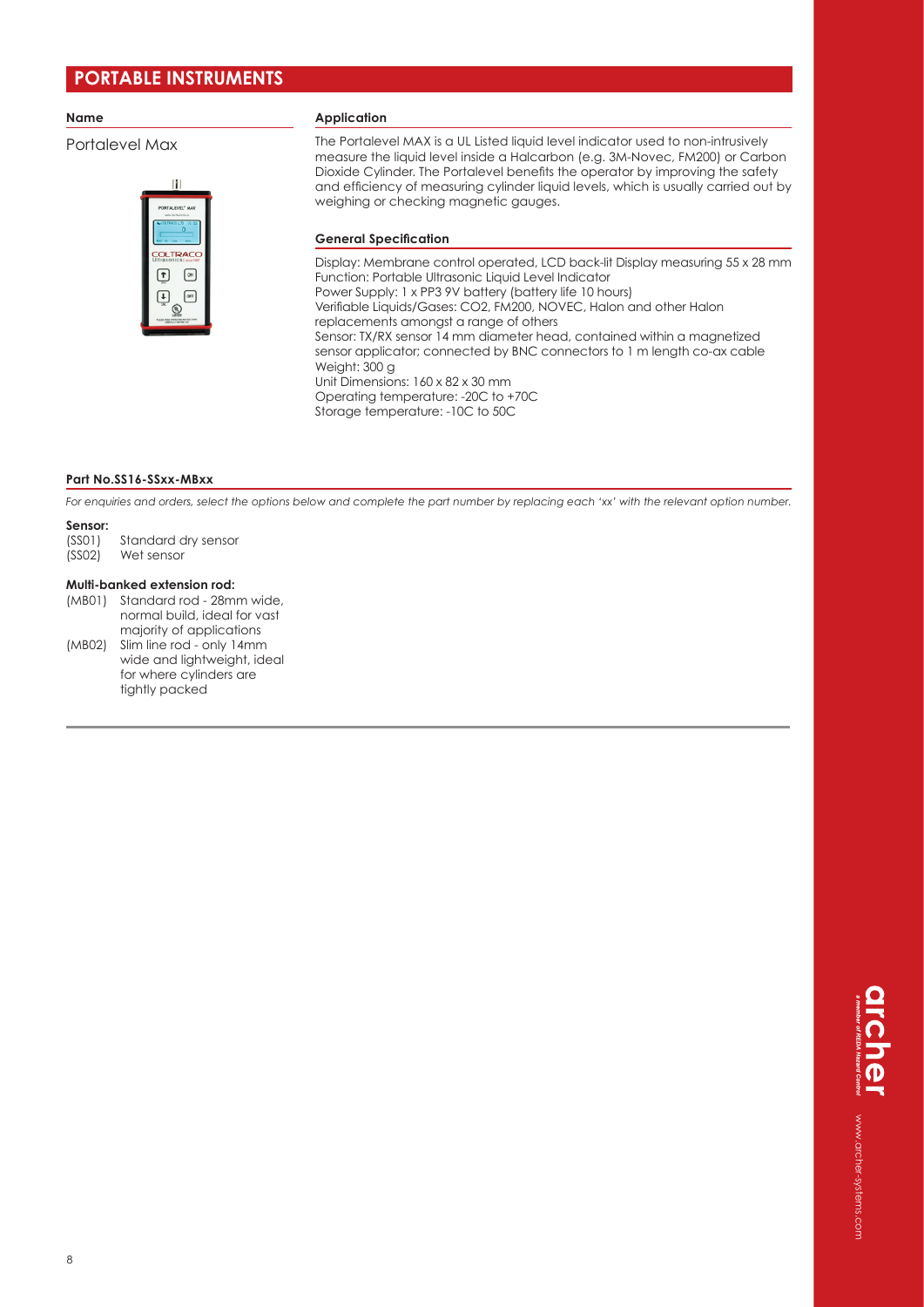#### **Name**

Portalevel Max Marine



#### **Application**

The Portalevel MAX Marine is designed primarily inspection of large fire suppression systems on offshore platforms or vessels. This model allows users to measure stacked rows of cylinders which is a common practice in offshore installations.

#### **General Specification**

Dimensions: 160 x 82 x 30 mm Weight:300 grams (10.58 ounces) Accuracy: +/-1.5mm (1/8 inch) Verifiable Agents: CO2, FM-200™, NOVEC™1230, old Halons such as 1301 and 1211, FE-13™, FE-25™, FE-36™, HFC-225 & 2271 Sensor: TX/RX Dry Sensor, 14 mm diameter head, Contained within a magnetized sensor applicator; Connected by BNC connectors to 1 m length co-ax cable. Mini Extension Rod Sensor: 1 meter in length, 12mm in diameter, Connected by bnC connectors to 1 length co-ax cable. Power Supply: 1 x PP3 9V battery (battery life 10 hours) Display: Membrane control operated, LCD back-lit Display measuring 55 x 28 mm Operating Temperature: -20°C to +70°C (68°F to 158°F) Certificates: UL APPROVED, Classification Society Approved- RINA, CE, ISO 19011 Registered Classifications: IP Rating 65 Warranty: Main Unit: 3 Years WarrantySensor: 1 Year Warranty Lifetime Customer Support Package Contents: 1 Potalevel MAX unit, 1 Wet Sensor, 1 Mini 12mm Extension Rod, 1 Portatherm, Ultrasonic Gel, 1 Hard Wearing Carrying Case, Calibration certificate

#### **Part No.SS17-SSxx-SRxx**

*For enquiries and orders, select the options below and complete the part number by replacing each 'xx' with the relevant option number.*

**Sensor:** 

(SS01) Standard dry sensor (SS02) Wet sensor

#### **Multi-banked extension rod:**

(SR01) Standard rod - 28mm wide, normal build, ideal for vast majority of applications (SR02) Slim line rod - only 14mm wide and lightweight, ideal for where cylinders are tightly packed

#### **Name**

Portalevel Datalogger



# **Application**

The Portalevel Datalogger is the first unit of its kind worldwide. It is an ultrasonic non-intrusive liquid level indicator capable of recording and storing up to 1,000 cylinders worth of readings.

#### **General Specification**

Accuracy : +/- 1.5 mm Verifiable Liquids/Gases : CO2, FM-200, Novec, Halon, Fe-13, Fe-25, NAF SIII and Halon substitutes are typical amongst many others –please ask for a specific liquid Dimensions : 200x100x43mm Weight : 500 g Power Supply – Battery : 9V PP3 Battery Interface with PC : Via USB Cable supplied with kit

#### **Part No.SS18-SSxx-MBxx**

*For enquiries and orders, select the options below and complete the part number by replacing each 'xx' with the relevant option number.*

#### **Sensor:**

(SS01) Standard dry sensor (SS02) Wet sensor

**Multi-banked extension rod:**  (MB01) Standard rod - 28mm wide, normal build, ideal for vast majority of applications

(MB02) Slim line rod - only 14mm wide and lightweight, ideal for where cylinders are tightly packed

www.archer-systems.com www.archer-systems.com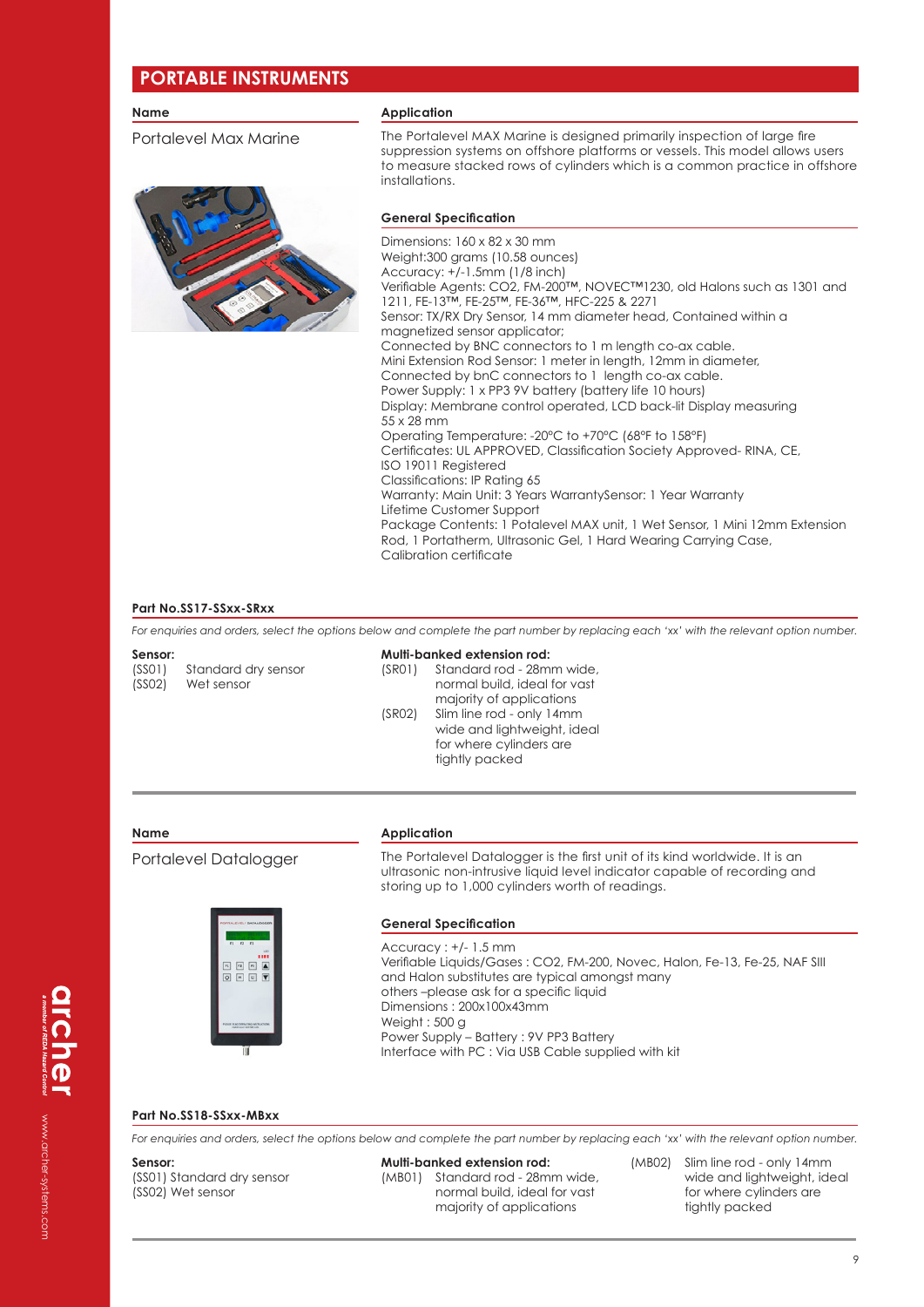#### **Name**

Portascanner



#### **Application**

Portascanner is the portable Ultrasonic Watertight Integrity indicator – for testing watertight and weather-tight seals. It is ideal for checking the hatchcovers, doors, cable transit areas, scuttles, flanges, shell doors, steering gear hatches etc. Designed primarily to enhance the ease and accuracy with which critical watertight, airtight or weather tight seals can be inspected for leak sites or areas of reduced compression in the seal.

#### **General Specification**

Dimensions : Main Unit Height:215 mm (8.46 inches) Width:82 mm (3.22 inches) Depth:30 mm (1.18 inches) Weight:420 g (14.82 ounces) Generator Height:90 mm (3.54 inches) Width:111 mm (4.37 inches) Depth:50 mm (1.97 inches) Weight:430g (15.17 ounces)

Generator : 0.1 Watt/ 100dB unidirectional speakers Mounting method- permanent magnet

Microphone :

Rod: 310mm Length x 25mm Diameter2 Comprised of three parts that are screwed together Connected by bnC connectors to 1 m length co-ax cable.

Receiver : Frequency Response - 20 – 18,000 Hz Impedance - 32 Ohms +/- 5% Sensitivity - 105dB SPL at 1KHz Adaptor Plug - 3.5mm to 6.3mm type

Readings · Audio reading via head-band electrodynamics headphones Numerical reading - 1 to 31775 - via LCD display

Power Supply : Generator : 2 x PP3 9V battery (battery life 10 hours) Receiver unit: 1 x PP3 9V battery (battery life 10 hours)

Display :

Membrane control operated, LCD back-lit Display measuring 55 x 28 mm

Operating Temperature : -20°C to +70°C (68°F to 158°F)

Package Contents :

- 1 Portascanner II
- 1 Generator
- 1 Receiver
- 1 Headphones
- 1 Hard Wearing Carrying Case Calibration certificate
- 

#### **Part No.SS19-ERxx**

*For enquiries and orders, select the options below and complete the part number by replacing each 'xx' with the relevant option number.*

#### **Extension rod:**

(ER01) Base (ER02) Alternative lengths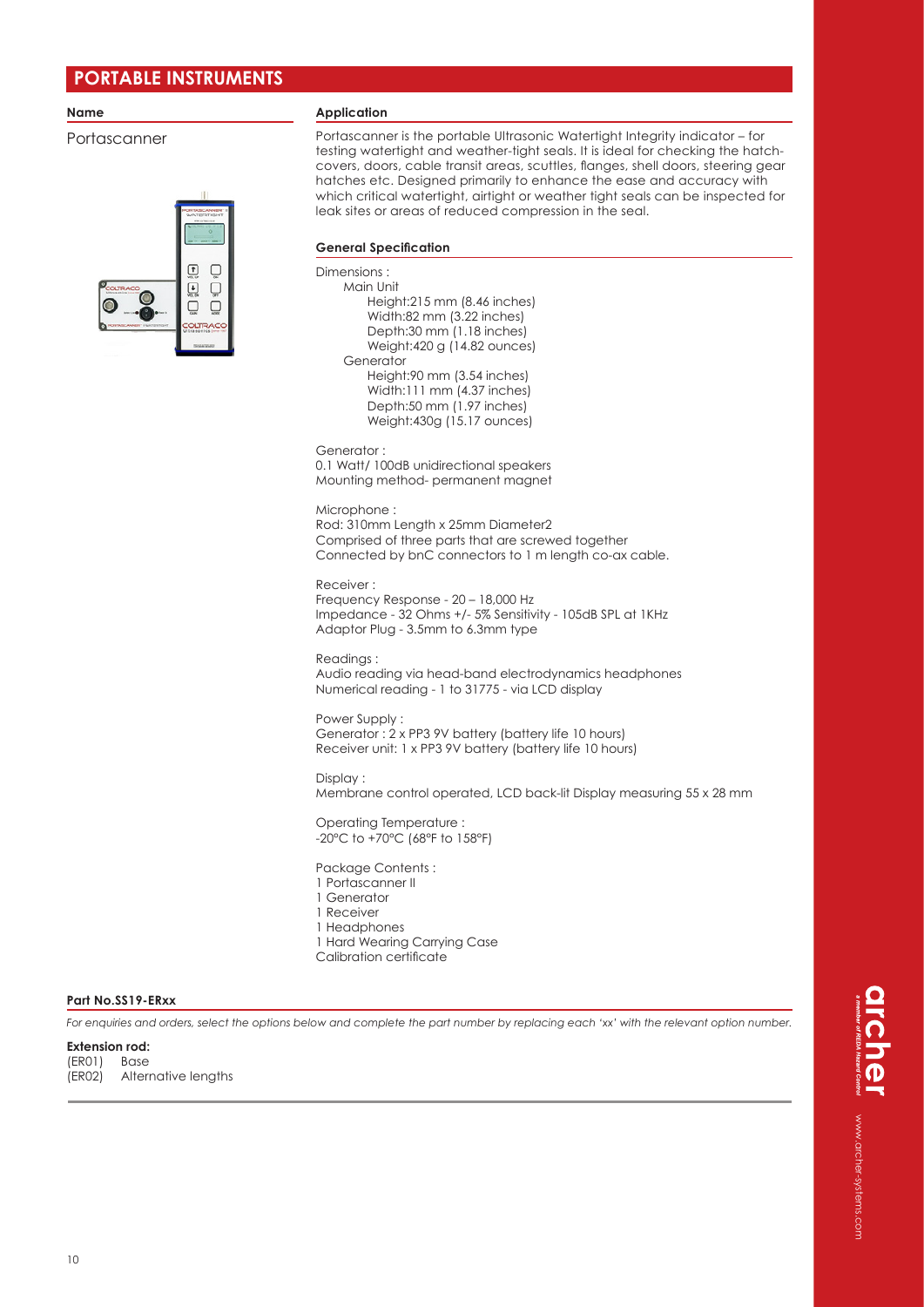| <b>Name</b>          | <b>Application</b>                                                                                                                                                                                                                                                                                                                                                                                                                                                                                                                                                                                                                                                                                                                                                                                                                                               |
|----------------------|------------------------------------------------------------------------------------------------------------------------------------------------------------------------------------------------------------------------------------------------------------------------------------------------------------------------------------------------------------------------------------------------------------------------------------------------------------------------------------------------------------------------------------------------------------------------------------------------------------------------------------------------------------------------------------------------------------------------------------------------------------------------------------------------------------------------------------------------------------------|
| Permalevel Multiplex | Permalevel Multiplex is the first system worldwide that is capable of<br>monitoring the liquid level of critical fire suppression cylinder systems on a<br>constant basis. It provides the real-time status of all their critical fire systems.                                                                                                                                                                                                                                                                                                                                                                                                                                                                                                                                                                                                                  |
|                      | <b>General Specification</b>                                                                                                                                                                                                                                                                                                                                                                                                                                                                                                                                                                                                                                                                                                                                                                                                                                     |
|                      | Power Supply: 95V-260V<br>Power Supply Status: Main Power Supply and UPS active LED indicators<br>UPS Lifetime: Up to 24 hours<br>Analogue Relay Output: 4-20mA<br>Digital Output: RS232/RS485<br>Local Display: LCD Screen<br>Channel Sensitivity Controls: Gain (Power Gain), Trip (Alarm Trigger Level) and<br>SPA (Additional Power) knobs for each channel<br>Local System Controls: Channel Select, View Settings, Channel Calibration,<br>Special Power Application Toggle, Alarm Cancel<br>Local Visual Alarms : 4 status LEDs per active channel. 3 green LEDs indicate<br>signal level, 1 red indicates alarm<br>Operational Perational Temperature Range: -20c - +70c<br>Operational Humidity Range: 0-80%<br>Gross Weight: 6kg<br>External Dimensions: 440mm x 350mm x 13mm<br>External Case Material: Aluminium<br>Sensor Dimensions: D35mm X H35mm |
|                      | Max. Sensor Cable Length: 5m                                                                                                                                                                                                                                                                                                                                                                                                                                                                                                                                                                                                                                                                                                                                                                                                                                     |
| Part No.SS20         |                                                                                                                                                                                                                                                                                                                                                                                                                                                                                                                                                                                                                                                                                                                                                                                                                                                                  |

*Call for more information.*

#### **Name**

Permalevel Single Point



#### **Application**

Permalevel Single Point is a fixed 24/7 fire suppressant monitoring system. It is designed for up to 5 individual fire suppression cylinder monitoring applications. The Permalevel is easy to retrofit. When coupled together with a SNAP wireless module, you can achieve wireless monitoring of fire suppression cylinders at a fraction of the cost of a wired system.

#### **General Specification**

Strong Magnet Retroffitng Available LCD Aand LED Display 4 – 20mA Relay Output Monitors a wide Range of Verifiable Agents Remote Real-time Monitoring Screen Compatible With Multiple Cylinder Types

#### **Part No.SS21**